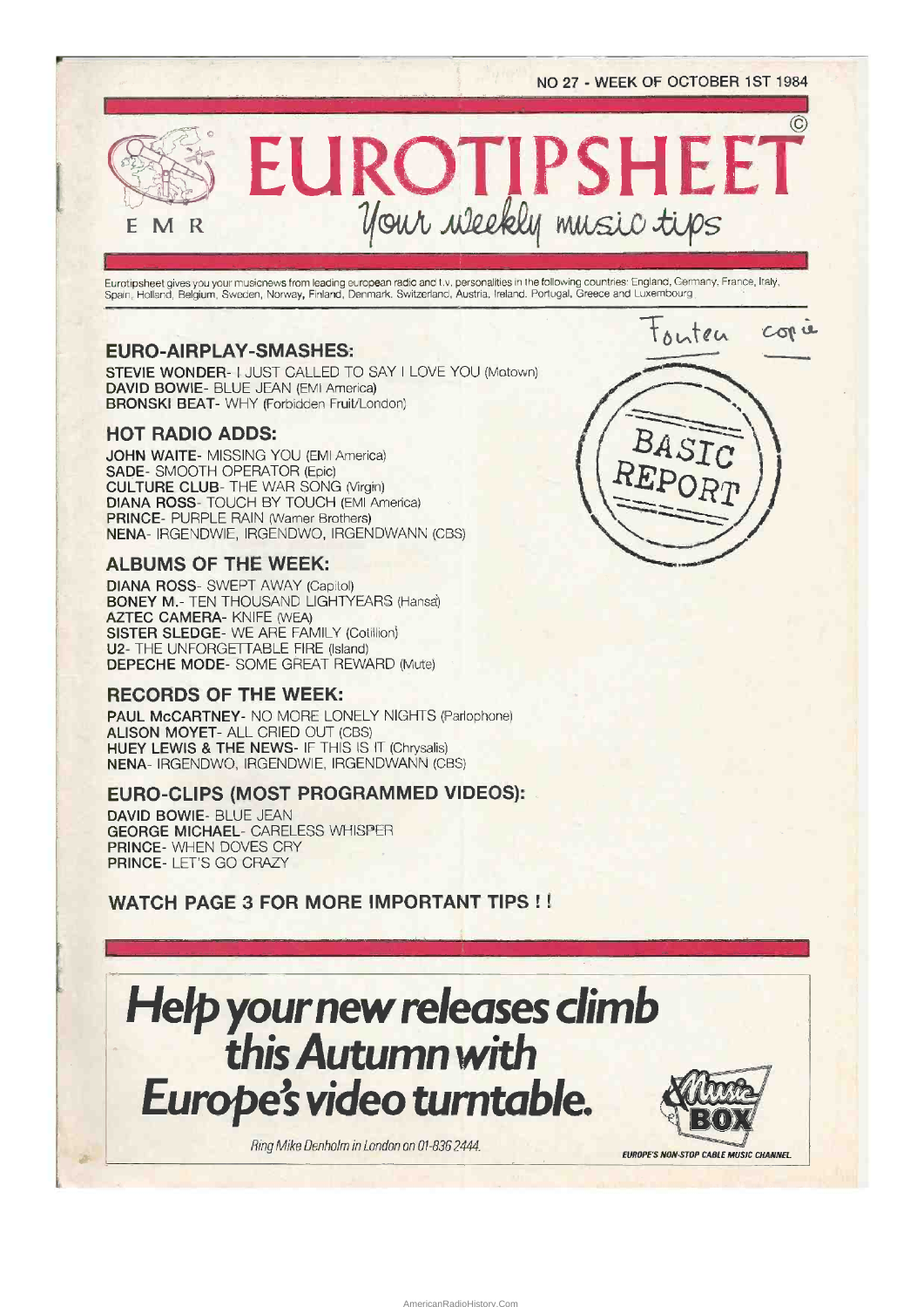# $\sim \sqrt{32 - 125}$  NO 27 - WEEK OF OCTOBER 1ST 1984

european AIRPLAY top 50

The EUROPEAN AIRPLAY TOP 50 is compiled through all our correspondents tips received this week. (\*) Records of the week receive extra points. The airplay lists of the airplayreport organisations within some of the European countries are also used in the calculations, as well as playlists of the major radiostations.

(\*)Please note that not all received tips appear in EUROTIPSHEET but they are all used for the calculation of the AIRPLAY TOP 50.

| $\overline{6}$<br>4      | I Just Called To Say I Love You<br>Stevie Wonder - Motown (Jobete) | 26                 |     |                | Purple Rain<br>Prince - Warner Brothers (Controversy Music)                             |
|--------------------------|--------------------------------------------------------------------|--------------------|-----|----------------|-----------------------------------------------------------------------------------------|
| 3<br>$\overline{3}$      | <b>Blue Jean</b><br>David Bowie - EMI America (Jones Music)        | 27                 |     | $26 \quad 3$   | Lost In Music<br>Sister Sledge - Cotillion (Chic Music)                                 |
| 3<br>$\overline{2}$<br>4 | Why<br>Bronski Beat - Forbidden Fruit/London (Copyright Control)   | 28                 |     | ♦              | Irgendwie, Irgendwo, Irgendwann<br>Nena - CBS (CBS Songs)                               |
| $8 + 2$                  | What's Love Got To Do With It<br>Tina Turner - Capitol (Various)   | 29                 |     | ◆              | Love Kills<br>Freddie Mercury - CBS (GMPC)                                              |
| 5<br>$-8$<br>2           | Ghostbusters<br>Ray Parker Jr. - Arista (Golden Torch/Raydiola)    | 30                 |     | 28 10          | Maenner<br>Herbert Groenemeyer - EMI Electrola (Kick/Grunland Musik)                    |
| 6<br>8<br>6              | <b>Careless Whisper</b><br>George Michael - Epic (Morrison Leahy)  | 31                 |     | 4              | No More Lonely Nights<br>Paul McCartney - EMI (MPL, Communications)                     |
| $\overline{3}$<br>29     | Drive<br>The Cars - Elektra (Lido Music)                           | 32                 |     | $48^{\circ}$ 2 | Hong Kong Star<br>France Gall - WEA (Apache Music)                                      |
| 8<br>$10$ $2$            | If It Happens Again<br>UB 40 - Dep Int./Virgin (New Claims/ATV)    | 33                 |     |                | Apollo 9<br>Adam Ant - CBS (EMI Music)                                                  |
| 9<br>$5 - 4$             | Pride (In The Name Of Love)<br>U2 - Island (Blue Mountain Music)   | 34                 |     | $11 - 8$       | Like To Get To Know You Well<br>Howard Jones - WEA (Howard Jones/Warner Bros)           |
|                          | <b>Missing You</b><br>John Waite - EMI America (Various)           | 35                 |     | $27 - 5$       | <b>Madame Butterfly</b><br>Malcolm McLaren - Charisma/Virgin (CBS Songs)                |
| 15 2                     | Never Ending Story<br>Limahl - EMI (GMPC)                          | 36                 |     | 41 3           | <b>Tesla Girls</b><br>OMD - Virgin (Virgin Music)                                       |
| $12 - 13$                | To France<br>Mike Oldfield - Virgin (Virgin Music)                 | 37                 | .RĘ |                | <b>High On Emotion</b><br>Chris De Burgh - A&M (Rondor Music)                           |
|                          | Smooth Operator<br>Sade - Epic (MCPS)                              | 38                 | RE  |                | Down On The Street<br>Shakatak - Polydor (Skratch Music)                                |
| $13 \quad 4$             | <b>Hot Water</b><br>Level 42 - Polydor (Chappell Music)            | 39                 |     | $34$ 2         | Together In Electric Dreams<br>Phil Oakey & Gorgio Moroder - Virgin (GMPC/Virgin Music) |
| 15<br>$7 - 4.$           | Master And Servant<br>Depeche Mode - Mute (Grabbing Hands/Sonet)   | 40                 |     | 30 15          | Desir, Desir<br>Laurent Voulzy & Veronique Jannot - RCA (Voulzy Music)                  |
| 16<br>21 11              | 1.001 Nacht<br>Klaus Lage Band - EMI (Musikant)                    | 41                 |     | 43 3           | La Fille Au Bas Nylon<br>Julien Clerc - Virgin (Crecelles/Sidonie)                      |
| $-5$<br>$16\,$           | Reach Out<br>Giorgio Moroder - CBS (GMPC)                          | 42                 |     | ♦              | Backdoor Man<br>Viktor Lazlo - Vogue (E.M. Prod/ACO Music)                              |
| $17 - 5$<br>18           | She Bop<br>Cyndi Lauper - Portrait/Epic (Various)                  | 43                 |     | ♦              | Human Racing<br>Nik Kershaw - MCA (Rondor Music)                                        |
|                          | The War Song<br>Culture Club - Virgin (Virgin Music)               | ΔΔ                 |     | 45 15          | Susanna<br>Art Company - CBS (CBS Songs)                                                |
| RĘ                       | <b>Touch By Touch</b><br>Diana Ross - EMI Capitol (GMPC)           | 45                 | RE  |                | When Doves Cry<br>Prince - Warner Brothers (Controversy Music)                          |
| 20<br>6                  | Femme Liberee<br>Cookie Dingler - EMI (Talar)                      | 46                 | RÈ  |                | All Of You<br>Diana Ross And Julio Iglesias - CBS (Various)                             |
| 25:11                    | <b>Toute Premiere Fois</b><br>Jeanne Mas - Pathe (Goldor Music)    | 47                 |     | $19$ 2         | Fuerstenfeld<br>S.T.S. - Polygram (Edition Scheibmater)                                 |
| 23<br>9.5                | Big In Japan<br>Alphaville - WEA (Budde)                           | 48                 | RE  | $\sim$ $\sim$  | On The Wings Of A Nightingale<br>The Everly Brothers - Mercury (MPL Communications)     |
| $-5$<br>44               | Shine Shine<br>Barry Gibb - Polydor (Gibb Brothers/Chappell)       | 49                 |     | $42$ 2         | A Tribute To Marilyn Monroe<br>Star Sisters - CNR (Various)                             |
| $39 \qquad 2$            | A Letter To You<br>Shakin' Stevens - Epic (EMT Music)              | 50                 |     |                | Hammer To Fall<br>Queen - EMI (Queen/EMI Music)                                         |
|                          | <b>FAST MOVERS</b>                                                 | <b>NEW ENTRIES</b> |     |                | RE<br><b>RE-ENTRIES</b>                                                                 |

2

|    | ITRIES               | <b>RE-ENTRIES</b><br>RE                                                                 |
|----|----------------------|-----------------------------------------------------------------------------------------|
| 50 |                      | Hammer To Fall<br>Queen - EMI (Queen/EMI Music)                                         |
| 49 | 42<br>2              | A Tribute To Marilyn Monroe<br>Star Sisters - CNR (Various)                             |
| 48 | RE                   | On The Wings Of A Nightingale<br>The Everly Brothers - Mercury (MPL Communications)     |
| 47 | $\overline{2}$<br>19 | Fuerstenfeld<br>S.T.S. - Polygram (Edition Scheibmater)                                 |
| 46 | RË                   | All Of You<br>Diana Ross And Julio Iglesias - CBS (Various)                             |
| 45 | RE                   | When Doves Cry<br>Prince - Warner Brothers (Controversy Music)                          |
| 44 | 45<br>-15            | Susanna<br>Art Company - CBS (CBS Songs)                                                |
| 43 |                      | Human Racing<br>Nik Kershaw - MCA (Rondor Music)                                        |
| 42 |                      | Backdoor Man<br>Viktor Lazio - Vogue (E.M. Prod/ACO Music)                              |
| 41 | 43<br>3              | La Fille Au Bas Nylon<br>Julien Clerc - Virgin (Crecelles/Sidonie)                      |
| 40 | 30<br>15             | Desir, Desir<br>Laurent Voulzy & Veronique Jannot - RCA (Voulzy Music)                  |
| 39 | $\overline{2}$<br>34 | Together In Electric Dreams<br>Phil Oakey & Gorgio Moroder - Virgin (GMPC/Virgin Music) |
| 38 | ЯE                   | Down On The Street<br>Shakatak - Polydor (Skratch Music)                                |
| 37 | RĘ                   | High On Emotion<br>Chris De Burgh - A&M (Rondor Music)                                  |
| 36 | 41<br>3              | Tesla Girls<br>OMD - Virgin (Virgin Music)                                              |
| 35 | 27<br>$\sqrt{2}$     | Madame Butterfly<br>Malcolm McLaren - Charisma/Virgin (CBS Songs)                       |
| 34 | $\ddagger$ 1<br>8    | Like To Get To Know You Well<br>Howard Jones - WEA (Howard Jones/Warner Bros)           |
| 33 | 4                    | Apollo 9<br>Adam Ant - CBS (EMI Music)                                                  |
| 32 | 48<br>$\overline{c}$ | Hong Kong Star<br>France Gall - WEA (Apache Music)                                      |
| 31 |                      | No More Lonely Nights<br>Paul McCartney - EMI (MPL Communications)                      |
| 30 | 28 10                | Herbert Groenemeyer - EMI Electrola (Kick/Grunland Musik)                               |
| 29 | ∙                    | Love Kills<br>Freddie Mercury - CBS (GMPC)<br>Maenner                                   |
| 28 | ۰                    | Irgendwie, Irgendwo, Irgendwann<br>Nena - CBS (CBS Songs)                               |
| 27 | $\mathbf{3}$<br>26   | Sister Sledge - Cotillion (Chic Music)                                                  |
|    |                      | Prince - Warner Brothers (Controversy Music)<br>Lost In Music                           |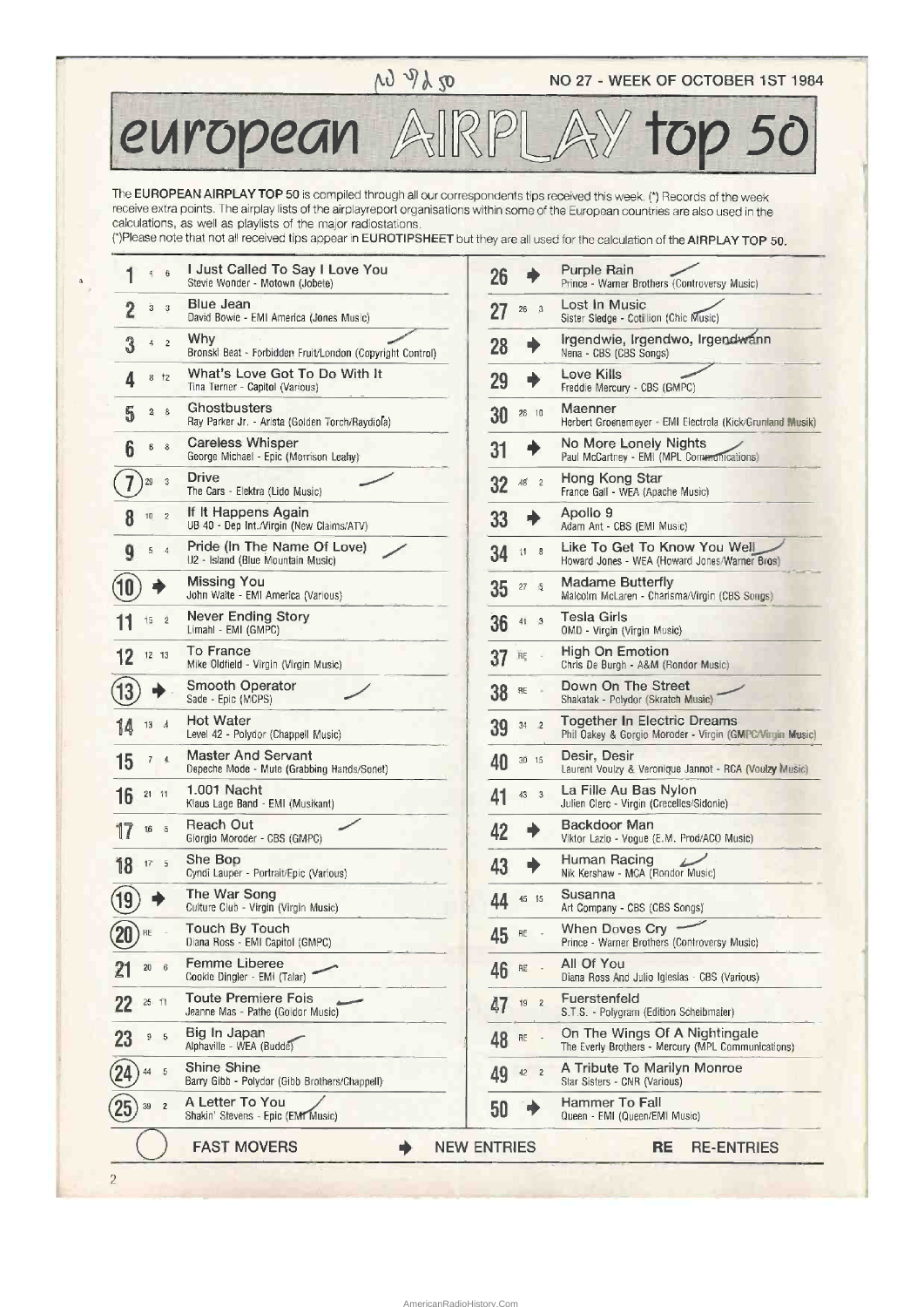



A lot of new releases are out this week Culture Club's new single The War Song is<br>heavilly tipped by our correspondents (new For the Airplay Top 50) as is Paul<br>McCartney's latest No More Lonely Nights<br>(new at nr. 31 this week). Ex Babys singer John Waite makes a very strong impact this<br>week with his solo single Missing You, new at<br>nr. 10 in our Airplay Top 50 and there's a new single out for German band Nena (Irgendwo,<br>Irgendwie, Irgendwann) (Somehow, Somewhere, Someday), expected to do well all<br>over Europe again. Freddie Mercury's<br>contribution to Giorgio Moroder's film Solution is appearing at nr. 29 this week. It's<br>obvious that record companies are now in full<br>swing after the summerbreak. The definate cross-over composition Kalimba<br>De Luna is showing in 3 different versions in<br>Germany. Boney M., Pepe Goes To Cuba and Tony Esposito (the original version) are all<br>high in the German charts this week (respectively 25, 39 and 32). Boney M.'s version is picking up the most response, it<br>came in at nr. 99 this week in the European Singles Chart and is on its way to become a European hit. His album is already up to nr. 49<br>this week in the European Album charts. Malcolm McLaren has made another step in his remarkable career. Being the brains behind<br>the Sex Pistols and the Burundi beat of Bow Wow Wow, being the first artist to make the 'hip-hop' culture internationally wide spread

with the release of his solo single Buffalo Gals,<br>he now recorded the classical opera piece Madame Butterfly from his forthcoming album One Fine Day (which will feature mere opera<br>pieces from Carmen to Nabucco). The

Faccompanying video is remarkable as well<br>slow and arty pictures of women in<br>steambathes. The single is nr. 43 at the moment in the European Top 100 Singles<br>Charts but with other countries to follow this will go up again very soon.

## BLUE JEAN GOES HIP HOP

Your Dance Record of the week could be the<br>fatest release of Chaka Khan I Feel For You (featuring Stevie Wonder and Grandmaster Melle Mel; the song was written by Prince). Arif<br>Mardin who also did recent productions for Next if Politic, was again the producer for this<br>one. Chaka's next album will have the same<br>title and will be produced by John Robie, Russ Titleman and Arif Mardin

We know that many of you donot particularly<br>like Breakdance Music but you won't be able to tum away from it as it's been a very logical step for pop and rock artist to have their products remixed by exponents of the 'hip

program for Collection Arthur Baker (FreeBze<br>and recently John Rocca's nr. 1 USA Disco/<br>Dance smash I Want it To Be Real) is very

much in demand these days. His latest<br>production credits include Bruce Springsteen's Dancing In The Dark and two<br>hot charted hitsingles from the European<br>charts: Bowie's Blue Jean (currently nr. 9 from 16) and Diana Ross' guitar and snare dominated Swept Away (making a big move<br>this week from 50 to 19 and the album new at

AmericanRadioHistory Con

37). Less well known is his production for the<br>English duo Naked Eyes. Their single (What) In The Name Of Love is a very nice synthi pop<br>song which should recleve far more attention on the radio. John 'Jellybean' Benitez (New Order, Cabaret Voltaire and recently<br>Madonna), another famous mixer who started as a dj in Manhattan, was responsible for the<br>remix of the A-side of Blue Jean.

### **REVIVAL**

Recycling seems to be a very favourite trend in<br>popmusic. Every year has another Rock & Roll<br>or Fitties revival, we're now in the middle of a<br>psychedelic Sixties revival with recent albums of the Dream Syndicate and R.E.M.; there's a new wave in country music (Rank And File,<br>Jason & The Scorchers, Violent Femmes etc.) and the English band Matt Bianco is giving a new twist to Fourties music. Their first album<br>Whose Side Are You On contains a string of hits. Apart from the title track it further contains Get Out Of Your Lazy Bed and Sneaking Out<br>The Backdoor. Another recommended track is the song More Than I Can Bear, a very nice and charming little pop song.<br>It's a pity that Peter Wolf's single Lights Out

doesn't seem to happen at the moment, though it initially was tipped heavily by our<br>correspondents. His album with the same name is a cooperation with Michael Jonzun,<br>member of The Jonzun Crew and shows a numerous of the context of R&B, dance and<br>pop tracks. Perhaps the album track Baby<br>Please Don't Let Me Go (Wolf's tribute to Motown?) should be released as follow-up, it's catchy and simple melody line can appeal to<br>Pop Format Radio.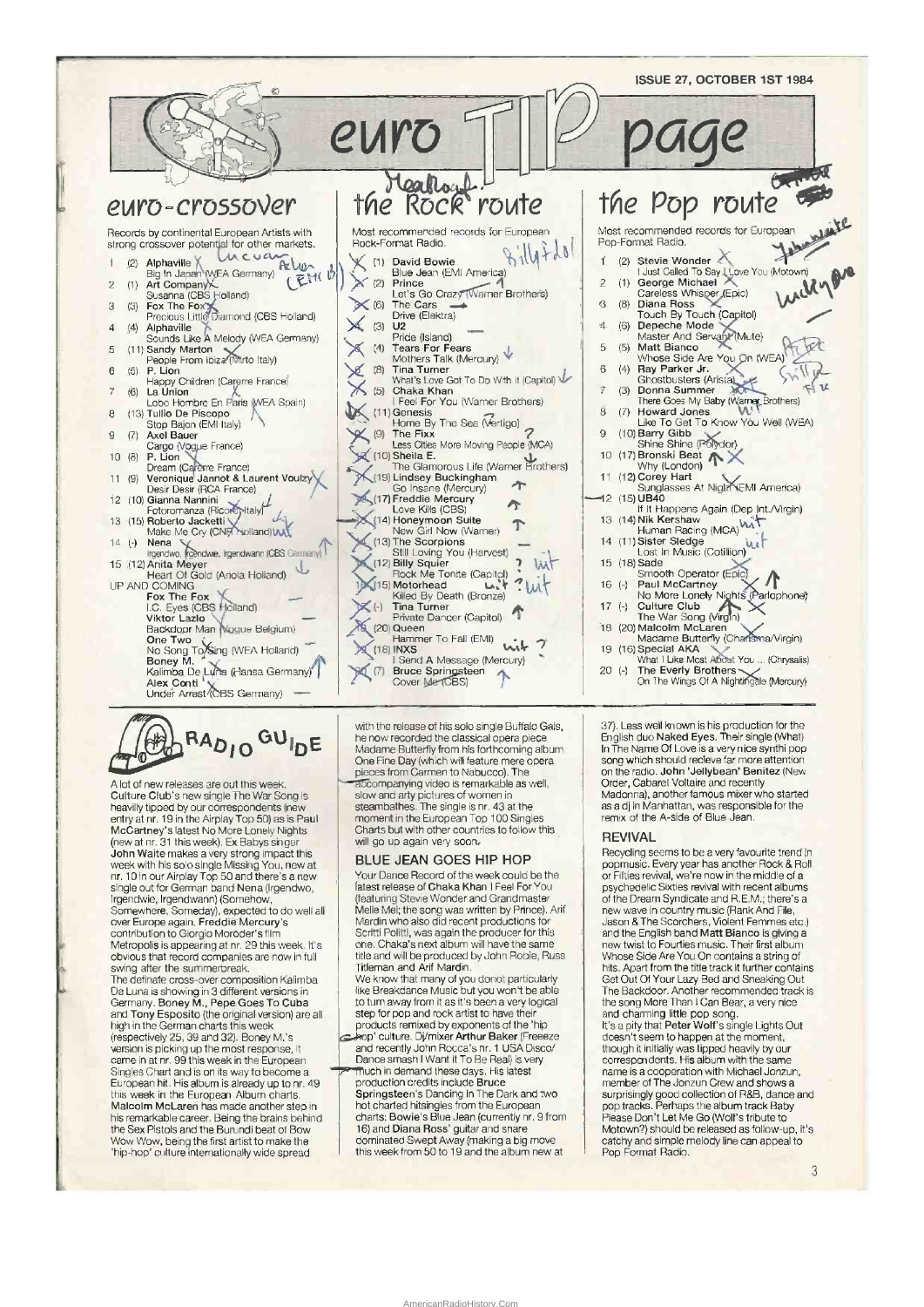| JROP                                                                                                                                                      |                                                                                                                                   | SINGLE                                                                                                          |
|-----------------------------------------------------------------------------------------------------------------------------------------------------------|-----------------------------------------------------------------------------------------------------------------------------------|-----------------------------------------------------------------------------------------------------------------|
| $\propto$<br>Σ<br>ш                                                                                                                                       | C EUROPEAN MEDIA REPORT - HOLLAND - ALL RIGHTS RESERVED.                                                                          | HON<br>$\mathbf{\Omega}$<br>$\blacksquare$<br><u>a</u><br>$\blacktriangleright$                                 |
| COUNTRIES CHARTED<br>ARTIST-ORIGINAL LABEL-(PUBLISHER)<br>TITLE<br>SLANDSO<br>NOSWIN<br>HOWAT LOW<br><b>HORA SHL</b>                                      | COUNTRIES CHARTED<br>ARTIST-ORIGINAL LABEL-(PUBLISHER)<br>TITLE<br>NOSWIN<br>おきらく<br><b>HORN SHL</b>                              | COUNTRIES CHARTED<br>ARTIST-ORIGINAL LABEL-(PUBLISHER)<br>TITLE<br>NOSUM<br><b>High Low</b><br><b>High SHKI</b> |
| Sp.S.Po.D.Ir.N<br>UK.G.B.H.<br>I Just Called To Say I Love You<br>Stevie Wonder- Motown (Jobete Music/Black Bull)<br>$\circ$<br>3<br>T                    | UK.B.Ir<br>OMD- Virgin (Virgin Music)<br>Tesla Girls<br>÷,<br>46<br>$\mathbb{E}$                                                  | $\breve{\equiv}$<br>Mistery<br>Dio-vertigo (Various)<br>ශි                                                      |
| UK.F.G.B.Sp.A.S.Po.D.Ir.N.FI<br>Laura Branigan- Atlantic (Edition Sunrise/Careers)<br>Self Control<br>은<br>$\overline{\mathcal{F}}$<br>2                  | F.G.I.Sp.A.Po.Gr<br>Diana Ross And Julio Iglesias-ces (Tony Renis/Rondor/CBS)<br>All Of You<br>$\sim$<br>Ý,<br>$\frac{6}{5}$      | u,<br>P. Lion- Carerre (Various)<br>Dream<br>r,<br>$\boldsymbol{\mathcal{R}}$<br>70                             |
| UK.G.B.H.S.D.Ir.N<br>George Michael- Epic (Morrison Leahy Music)<br>Careless Whisper<br>$\circ$<br><b>un</b><br>ణ                                         | UK.H<br>Spandau Ballet- Reformation/Chrysalis (Reformation),<br>I'll Fly For You -<br><b>SO</b><br>26<br>57                       | Ricchi E Poveri- Carrere (Sugar Music)<br><b>Voulez Vous Danser</b><br>ę,<br>52<br>7                            |
| UK G.B.H.S.II.N<br>Ray Parker Jr. - Ansia (Golden Torch/Raydiola)<br>Ghostbusters<br>G<br>$\mathbf{x}$<br>◅                                               | UK.h<br>Adam Ant- CBS (Ronder Music)<br>Apollo <sub>9</sub><br>$\sim$<br>58<br>38                                                 | G.S<br><b>Square Rooms</b><br>Al Corley- Phonogram (Enegro Music)<br>b.<br>S,<br>72                             |
| UK.F.G.B.I.Sp.A.S.D.Ir.FRGr<br>Frankie Goes To Hollywood-zTT/Island (Pertect Sengs)<br>Two Tribes<br>چ<br>$\sim$<br>S                                     | Uʦr<br>Prince- warner Brothers (Controversy Music)<br>Purple Rain<br>$\sim$<br>55<br>$\mathbb{S}^2$                               | Precious Little Diamond<br>Fox The Fox- cBS (CBS Songs)<br>유<br>$\overline{\phantom{a}}$<br>73                  |
| UK.F.B.I.Sp.Po.D.Ir.N.Gr<br>Alphaville- wEA (Budde)<br>Big In Japan<br>œ<br>$\overline{\phantom{a}}$<br>$\bullet$                                         | <b>UK</b> aHafr<br>Smooth Operator<br>Sade-Epic (MCPS)<br>$\mathbf{c}$<br>66<br>吕                                                 | Parle A Mon Coeur<br>Ritchy- voque (Not Listed)<br>$\sim$<br>22<br>74                                           |
| F.G.B.H.Sp.A.S<br>Evelyn Thomas- Record Shack (Record ShackJass/Leo)<br>High Energy<br>$\overline{\sim}$<br>$\boldsymbol{\omega}$                         | UK.D.Ir<br>Like To Get To Know You Well-<br>Howard Jones- WEA (Howard Jones/Warner)<br>ಞ<br>28<br>득                               | GB<br>Down On The Street<br>Shakatak- Polydor (Skratch Music)<br>은<br>P.<br>75                                  |
| UK.G.B.S.D.Ir<br>Depeche Mode- Mule (Grabbing Hands/Sonet)<br>Master And Servant<br>5<br>œ<br>œ                                                           | G.H.S.D<br>Never Ending Story<br>Limahl- EMI (GMPC)<br>5<br>r5<br>$\mathbf{F}$                                                    | ¥<br>Cath/Will She Always Be Waiting<br>The Bluebells- London (ATV Music)<br>$\mathbf{C}^{\prime}$<br>e<br>76   |
| UK G.B.H.D.Ir.N<br>David Bowie- EMI America (Jones Songs)<br><b>Blue Jean</b><br>$\sim$<br>$\stackrel{\scriptscriptstyle{6}}{\scriptscriptstyle{+}}$<br>ශ | jk n<br>Malcolm McLaren-Charisma/Virgin (CBS Songs)<br>Madame Butterfly<br>5<br>æ<br>55                                           | FJ.F<br>Cyndi Lauper- PortralvEpic (Warner Bros/Herold Music)<br>Girls Just Want To Have Fun<br>深<br>å,<br>77   |
| <b>JIK.G.H.Ir</b><br>Bronski Beat-Fortidden FrutkLondon (Copyright Control)<br>MW<br>$\sim$<br>≌<br>$\Xi$                                                 | F.B.H<br>Happy Children<br>P. Lion- Carren (Various)<br>ន<br>42<br>4                                                              | š<br>Phil Dakey & Giorgio Morodor- Virgin (GMPC/Virgin Music)<br>Together In Electric Dreams<br>$\frac{8}{3}$   |
| <b>UK.G.B.H.S</b><br>What's Love Got To Do With It<br>Tina Turner-Capitol (Various)<br>ξņ<br>CO.<br>$\mp$                                                 | <b>UK.S.Ir</b><br>Elton John- Rocket/Phonogram (Big Pfg Music)<br>Passengers<br>$\qquad \qquad \bullet$<br>55<br>忠                | Herbert Groenemeyer- EMI Electrola (Mck/Gruenland)<br>Maenner<br>۴<br>59<br>79                                  |
| F.G.I.Sp.A.S.Po<br>Mike Oldfield-Virgin (Oldfield/Virgin Music)<br>To France<br>14<br>S,<br>12                                                            | G.B.Sp.A.<br>S.D.N.Fl.Gr<br>Wake Me Up Before You Go Go<br>Wham! - Epic (Morrison/Lealy)<br>$\overline{a}$<br>25<br>$\frac{4}{5}$ | F.G.I.D<br>Cyndi Lauper- Portrait/Epic (Rella Music/Dub Notes)<br>Time After Time<br>$\frac{1}{2}$<br>55<br>ຘ   |
| UK.G.B.H.S.N.Gr<br>Prince- Warner Brothers (Controversy Music)<br>When Doves Cry<br>콛<br>₽<br>င္ဘာ                                                        | UK.Ir<br>Nik Kershaw- MCA (Rondor Music)<br>Human Racing<br>S,<br>$45$<br>$\mathbf{d}$                                            | $\breve{\equiv}$<br>Tears For Fears- Mercury (Virgin Music)<br>Mothers Talk<br>r-<br>5<br>$\overline{6}$        |
| F.B.Sp.A.S.Po.D.N.Fi.Gr<br>Art Company-cas (CBS Songs)<br>Susanna<br>은<br>$\overline{\phantom{a}}$<br>寸                                                   | 5<br>Sandy Marton- Mirto/Polygram (Interfona)<br>People From Ibiza<br>$\sim$<br>55<br>$\frac{8}{3}$                               | š<br>Paul Hardcastle- Bue Bird (Blue Bird/Oval Music)<br>Rain Forest<br>舎<br>82                                 |
| <b>UKBH</b><br>Miami Sound Machine- Epic (Foreign Imported Publ.)<br>Dr. Beat<br>œ<br>$\sharp$<br>5Ļ                                                      | ž<br>ä,<br>$\mathbf{t}$<br>Bucks Fizz- RCA (Warner Brothers Musik)<br>Talking In Your Sleep<br>$\omega$<br>윿                      | s<br>G<br>Fancy- Arabella (Jessie Music)<br>Slice Me Nice<br>Ħ<br>B<br>33                                       |
| UK.G<br>What Ever I Do, Where Ever I Go<br>Hazell Dean- Proto (All Boys Music)<br>÷,<br>$\overset{\circ}{\cdot}$<br>$\frac{\infty}{1}$                    | 6.81.5<br>U<br>Billy Idol- Chrysalis (Chrysalis Music)<br><b>Eyes Without A Face</b><br>47 13<br>S                                | ă<br>Aztec Camera- weA (warner Brothers Music)"<br>All I Need Is Everything<br>÷<br>52<br>84                    |
| <b>UK.H.Ir.N</b><br>Pride (In The Name Of Love)<br>U2 - Island (Bikus Mountain Mitsie)<br>$\mathcal{O}$<br>ć<br>$\frac{1}{2}$                             | ЦК.Н<br>The Cars- Elektra (Lido Mulle)<br>Drive<br>$\mathbf{E}$                                                                   | Klaus Lags Band- eMI (Mulkent)<br>1000 Und 1 Nacht<br>$\ddot{\mathbb{S}}$<br>29<br>5                            |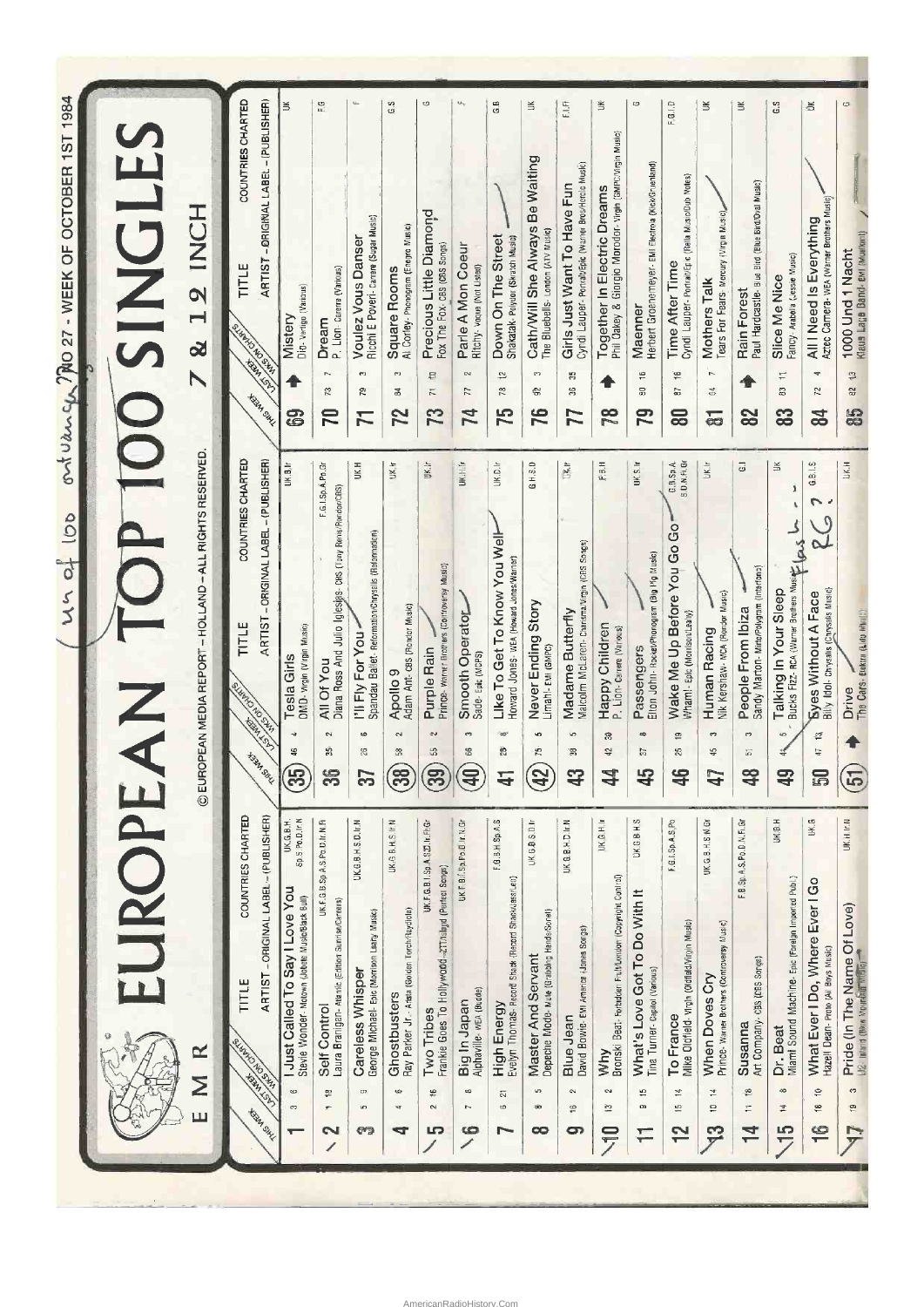|                                                                           | š                                                                                         | ¥                                                                         | kin,                                                                               | G                                                                        | БКЛ                                                                                   | 5- Sugar Hill (Heath Levy/Four<br>š                                                                        | iiiii)<br>G.B.H.D                                                                                         | $\Box$                                                                       | ¥                                                                                                                 | щ                                                                                                                | Q.H.D                                                                            | $\mathbb{G} \mathbb{A}$                                                                       | $\mathbf \sigma$                                                          | Ř                                                                                                     |                                                                                                                                                                           | ENTRIES<br>NEW                                                             | 823882884788952826<br>Voujez Vous Denser<br>Wake Me Up Before You Go Go<br>Wear On Thork For Free Lyer<br>What's Love Got To Do With It<br>What's Love Got To Do With It<br>When Doves Cry<br>White Lines (Don't Don't Do It)<br>Why<br>William, It Was Really Nothing<br>ogether in Electric Dreams<br>Toute Premiere Fois<br>Two Tribes<br>ouch By Touch<br>ine After Time<br>France                                                                                                                                                                                                                                                                                                                                                                                                |
|---------------------------------------------------------------------------|-------------------------------------------------------------------------------------------|---------------------------------------------------------------------------|------------------------------------------------------------------------------------|--------------------------------------------------------------------------|---------------------------------------------------------------------------------------|------------------------------------------------------------------------------------------------------------|-----------------------------------------------------------------------------------------------------------|------------------------------------------------------------------------------|-------------------------------------------------------------------------------------------------------------------|------------------------------------------------------------------------------------------------------------------|----------------------------------------------------------------------------------|-----------------------------------------------------------------------------------------------|---------------------------------------------------------------------------|-------------------------------------------------------------------------------------------------------|---------------------------------------------------------------------------------------------------------------------------------------------------------------------------|----------------------------------------------------------------------------|---------------------------------------------------------------------------------------------------------------------------------------------------------------------------------------------------------------------------------------------------------------------------------------------------------------------------------------------------------------------------------------------------------------------------------------------------------------------------------------------------------------------------------------------------------------------------------------------------------------------------------------------------------------------------------------------------------------------------------------------------------------------------------------|
| Laroche Valmont- Carere (Renaud/Planola Music)<br>T'as Le Look Coco       | William, It Was Really Nothing<br>The Smiths- Rough Trade (Morrison Leahy)                | Heaven 17- Virgin (Virgin Music)<br>Sunset Now                            | George Kranz- Pool (Nordton Music)<br>Din Daa Daa                                  | Irgendwie, Irgendwo, Irgendwann<br>Nena-cBS (CBS Songs)                  | On The Wings Of A Nightingale<br>Everly Brothers-Phonogram (MPL Communications)       | Grand Master Melle & Mel & Furious<br>We Don't Work For Free                                               | Frida- Polar (Songworks/Roador Music)<br>Shine                                                            | Fancy - Arabella (Jessie Music)<br>Chinese Eyes                              | Tina Turner- EMI Capitol (Arista/Chinnichap Music)<br>Better Be Good To Me                                        | Jean Jaques Goldman- Epic (Copyright Control)<br>Encore Un Matin                                                 | Barry Gibb- Polydor (Gibb Brothers Music)<br>Shine Shine                         | STS- Polygram (Edition Scheibmajer)<br>Fuerstenfeld                                           | Kalimba De Luna<br>Boney M- Hansa (Gerig)                                 | Rose Royce- Streetwave (Li1 Maria Music)<br>Magic Touch                                               | LK∈LUntot Kingdom, F=France, G=Germany, S=Switzerland, A=Austra, I=Italy,<br>N=Indoney, F=Fridard, Po=Pkhugal, G=Gleecker<br>N=Indowsy, F=Fridard, Po=Pkhugal, G=Gleecker | FAST MOVERS                                                                | <b>France</b><br>Tour De<br>Torture<br>85829582858789888                                                                                                                                                                                                                                                                                                                                                                                                                                                                                                                                                                                                                                                                                                                              |
| ÷<br>æ<br>86<br>¥                                                         | un,<br>52<br>ဆ<br>$\frac{1}{2}$                                                           | S.<br>S<br>88<br>š                                                        | LO.<br>ङ<br>ၼ<br>LL.                                                               | 5<br>c<br>G                                                              | వ్<br>$\mathbf{u}$                                                                    | ္တ                                                                                                         | ဌာ<br>e                                                                                                   | 192<br>s<br>몽<br>$12-$                                                       | <b>EN</b><br>æ<br>န္တ<br>٥                                                                                        | 뷴<br>96<br>š                                                                                                     | G<br>ž                                                                           | <b>LC</b><br>g<br>ဌ                                                                           | ဌာ<br>红                                                                   | A<br>s<br>$\mathbf{g}$<br>š                                                                           | $\Omega$<br>œ<br>s.                                                                                                                                                       | щ.                                                                         | Shine<br>Bicardelhica<br>Strandhon Dezar<br>Shine Guya Hawa All'ine Luck<br>Some Guya Hawa All'ine Luck<br>Some Rooms<br>Sustain Now<br>Sustain Dock Cocoe<br>Shine Relation<br>The Relation<br>The Relation<br>225천약약22⊨826523098                                                                                                                                                                                                                                                                                                                                                                                                                                                                                                                                                    |
| Big Country- Mercury (10 Music)<br>East Of Eden                           | Jannot-RCA (Voulzy Music)<br>Veronique<br>Laurent Voulzy &<br>Desir, Desir<br>ç<br>S<br>အ | Kraftwerk- EMI (EMI Music)<br>Tour De France<br>¢<br>Z<br>叾               | Claude Barzotti-DesserGBS (Deesse)<br>Je Ne t'Ecrirai Plus<br>22<br>g<br><b>55</b> | Giorgio Moroder-cas (GMPC)<br>Reach Out<br>G<br>57<br>56                 | š<br>Frankie Goes To Hollywood- zriTisland (Perlect Songs)<br>Relax<br>33<br>\$<br>57 | RB.Po.Fi<br>Duran Duran- EMI (Titrec/Carlin Music)<br>The Reflex<br>g,<br>$\overline{\omega}$<br><b>33</b> | FQ ABS<br>Elton John- Rocket/Phonogram (Big Plg Music)<br>Sad Songs Say So Much<br>믚<br>窑<br>$\mathbf{E}$ | Michael Sardou- Trema/Arlola (Not Listed)<br>Les Deux Ecoles<br>ę<br>8<br>සි | G,<br>ЦK,<br>Rod Stewart-Warner Brothers (Kirshner/Warner Brothers)<br>Some Guys Have All The Luck<br>₽<br>믕<br>6 | Grandmaster And Melle Mel- Sugar Hill (Four Hills/Heath Levy)<br>White Lines (Don't Don't Do It)<br>23<br>S<br>ဥ | Animal Nightlife- Island (CBS Songs/Karta Music<br>Mr. Solitaire<br>6<br>74<br>3 | G.B.H.A.S.D.GM<br>Sounds Like A Melody<br>Alphaville- WEA (Budde)<br>1T<br>59<br>$\mathbf{g}$ | J'Aime L'Amour Avec Toj<br>Debbie Davis-WEA (Franceval)<br>LC.<br>2<br>65 | Stefany Mills- Club/Phonogram (Warner Brothers Music)<br>The Medicine Song<br>$\mathbf{z}$<br>눎<br>66 | Ġ<br>I Won't Let The Sun Go Down On Me<br>Nik Kershaw- MCA (Rondor/Artic Music)<br>$\stackrel{\circ}{+}$<br>兽<br>ි                                                        | Jean-Luc Lahaye- Phonogram (Romance Melody)<br>Plus Jamais<br>진<br>5<br>89 | Never Ending Story<br>On The Wings Of A Nightingale<br>Parle A Mon Coeur<br>Precious Little Diamond<br>Pride (In The Name C( Love)<br>Sad Songs Say So Much.<br>Self Control<br>Self Control<br>She Bop<br>Passengers<br>People From Ibiza<br>Solitaire<br>Plus Jamals<br>Purple Rain<br>Rain Forest<br>Reach Out<br>Relax<br><b>C</b> 28888884689226<br>  Won't Let The Sun Go Down On Me<br>  IIT Fly For You<br>  IIt Happers Agalvo _ Igendwahn<br>  J'Aine L'Amour Avec Toj<br>Les Deux Ecoles<br>Like To Get To Know You Well<br>Lost in Music<br>ie, Irgendwo, In<br>Amour Avec T<br>Ecriral Plus<br>Magic Touch<br>Master And Servant<br>Mistery<br>Butterly<br>BILLUR <sub>8</sub><br>ľak<br>alimba L<br>Madame <sup>1</sup><br>Je Ne t'E<br>ove Kills<br>Maenner<br>Mothers |
| F.G.B.H.S.G                                                               | UK.G.B.H.D                                                                                | S<br>UK.G.B.                                                              | G.B.1.A.S                                                                          | F-B.I.Sp.D.Gr                                                            | æ<br>$\omega$<br>š                                                                    | 云<br>$F_4$ ] $P_0$ : $D$ .                                                                                 | UNG.J                                                                                                     | e,<br><b>UKBM</b>                                                            | UK II                                                                                                             | 쭌                                                                                                                | œ                                                                                | UK D.Ir                                                                                       | æ                                                                         | š                                                                                                     | <b>Like Li</b>                                                                                                                                                            | UK.ir                                                                      | 1222588858 * 233<br>$52 - 7$                                                                                                                                                                                                                                                                                                                                                                                                                                                                                                                                                                                                                                                                                                                                                          |
| Bronski Beat- London (Copyright Control)<br>Smalltown Boy<br>₩<br>S.<br>œ | Diana Ross- EMI Captol (GMPC)<br>Touch By Touch<br>$\sim$<br>s<br>9                       | Cyndi Lauper- Portrat/Epic (Various)<br>She Bop<br>m<br>T<br>$\mathbb{S}$ | Talk Talk- EMI (Island Music)<br>Such A Shame<br>으<br>ន<br>۹                       | RAF- Carrere (Edition Sunrise/Careers)<br>Self Control<br>ë<br>ζî,<br>22 | Level 42- Polydor (Chappell Music)<br><b>Hot Water</b><br>5<br>51<br>23               | Phil Collins-Atlantic (Golden Torch Hit & Run)<br>Against All Odds<br>26<br>24<br>$\overline{\mathcal{S}}$ | UB 40- Dep Int./Virgin (New Clarms/ATV)<br>If It Happens Again<br>$\sim$<br>43<br>25                      | The Jacksons- Epic (Siggy Music/April Music)<br>Torture<br>ᆋ<br>22<br>26     | Sister Sledge- Contilion (Chic Music)<br>Lost In Music<br>$\overline{a}$<br>8<br>27                               | The Scorpions- Harvest (Breeze Music)<br>Still Loving You<br>H<br>53<br>28                                       | Jeanne Mas-Pathe (Goldor Music)<br>Toute Premiere Fois<br>Ψ<br>S<br>29           | Ķ<br>A Letter To You<br>ಣ<br>莴<br>$\overline{30}$                                             | Cookie Dingler- EMI (Talar)<br>Fereme Liberee<br>Ιņ.<br>33<br>5           | Black Lace-Flair (Copyright Control)<br>Agadoo<br>한<br>55<br>$\mathfrak{B}$                           | Freddie Mercury-cas (GMPC)<br>Love Kills<br>$\sim$<br>${\bf 56}$<br>က္က                                                                                                   | Queen-EMI (Queen Music/EMI)<br>Hammer To Fall<br>$\sim$<br>4<br>34         | Human Racing<br>Just Called To Say I Love You<br>Girls Just Want To Have Fyin<br>Hammer To Fall<br>Happy Children<br>Face<br>Down On The Street<br>Un Matin<br>Eyes Without A F<br>Femme Lloeree<br><b>Ghostbusiers</b><br>Drive<br>East Of Eden<br>uerstenfeld<br>Hig Energy<br>Hot Water<br>Beat<br>Encore<br>Dream<br>\$8\$XX\$\$\$\$ <sup>@@@</sup> R\$\$\$<br>European Top 100 Singles<br>Careless Whisper<br>Cath/Will She Always Be Walting,<br>Chinese Eyes<br>Agadoo<br>Against All Odds<br>All I Need Is Everything<br>All Of You<br>Apoll <b>o 9</b><br>Better Be Good To Me<br>1000 Und 1 Nachl<br>A Letter To You<br>A/Z Index<br>Big In Japan<br>Blue Jean<br>Din Daa Daa<br>Desir, Des                                                                                 |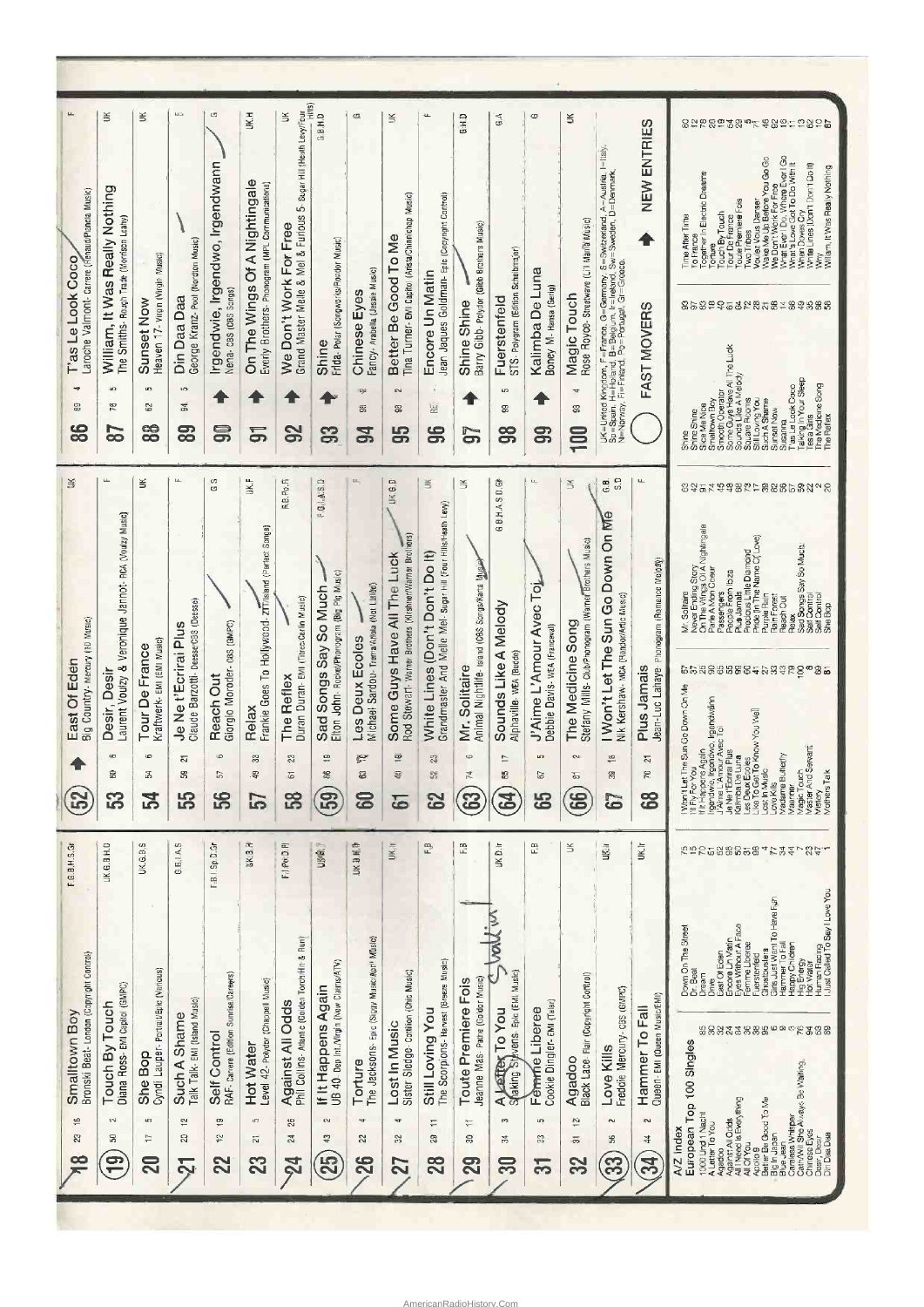## EUROPEAN PLAYLIST REPORTS

ENGLAND Most played records in England during the week of publication on the following stations: BBC 1, BBC 2, Capital Radio, Radio London and the major independents.

- 
- 
- 1. Bronski Beat- Why 2. Ray Parker Jr,- Ghostbusters 3. Stevie Wonder- I Just Called To Say I Love You
- 
- 4. David Bowie- Blue Jean 5. Culture Club- The War Song 7. UB40- If It Happens Again 8. Prince- Purple Rain 9. Sade- Smooth Operator
- 
- 
- 10. U2- Pride
- 
- 11. Adam Ant- Apollo 9 12. Sister Sledge- Lost In Music 13. OMD- Tesla Girls
- 
- 14, Freddy Mercury- Love Kills 15. Shakin' Stevens- A Letter To You
- 
- 16. Level 42- Hot Water
- 17. Queen- Hammer To Fall 18. The Cars- Drive
- 
- 19. Nik Kershaw- Human Racing 20, George Michael- Careless Whisper

### GERMANY

From the airplay hitparade from Mediacontrol including 29 radio channels. Media Control is checking nationwide airplay on records requested by companies. For more info pis contact Media Control - Postfach 625, D-7570 Baden Baden, tel. (0)7221 - 33066

- 1. Stevie Wonder- I Just Called To Say I Love You<br>2. Ray Parker Jr.- Ghostbusters<br>3. Klaus Lage Band- 1.001 Nacht<br>4. Giorgio Moroder- Reach Out
- 
- 
- 
- 
- 5. Mike Oldfield- To France 6. Nena- Irgendwo, Irgendwann, Irgendvvie
- 7. The Cars- Drive<br>8. Limahl- Never F
- 8. Limahl- Never Ending Story 9. Barry Gibb- Shine Shine
- 
- 
- 10. Bronski Beat- Why 11. Tina Turner- What's Love Got To Do With It 12. Shakatak- Down On The Street
- 
- 13. Cyndi Lauper- She Bop
- 14. George Michael- Careless Whisper 15. Herbert Groenemeyer- Maenner
- 
- 
- 16. David Bowie- Blue Jean 17. Diana Ross- Touch By Touch 18. Sade- Smooth Operator
- 19. John Waite- Missing You
- 20. Geier Sturzflug- Einsamkeit

### FRANCE

From the Airplay Hitparades provided by Media Control France. For a complete weekly up-to-date report pis contact Media Control France - 29 Blv Tauler - 67000 Strasbourg - France. Tel.(88)36580

- 
- 
- Radios Peripheriques (AM stations):<br>
1. Jeanne Mas-Toute Premiere Fois<br>
2. Cookie Dingler-Femme Libere<br>
3. Laurent Voulzy & Veronique Jannot-Desir Desir<br>
4. Eddy Mitchell-Comme Quand J'etais Mome<br>
5. Julien Clerc-La Fille
- 
- 
- 6. Art Company- Susanna 7. France Gall- Hong Kong Star 8. David Bowie- Blue Jean
- 
- 
- 9. Laura Branigan- Self Control 10, Daniel Balavoine- Dieu, Que C'est Beau

- Radios FM: 1. Stevie Wonder- I Just Called To Say I Love You 2. Tina Turner- What's Love Got To Do With It 3. France Gall- Hong Kong Star 4. The Scorpions- Still Loving You 5. Bronski Beat- Smalltown Boy
- 
- 
- 
- 
- 6. Chris De Burgh- High On Emotion 7. Duran Duran- The Reflex 8. Queen- I Want To Break Free 9. Cookie Dingier- Femme Uberee 10. Cyndi Lauper- Time After Time
- 
- 
- 
- 

**HOLLAND**<br>From the Airplay Report provided by Stichting Nederlandse Top 40,<br>Airplay checked on Hilversum 3, the Dutch National Pop channel.<br>For a complete weekly up to date report pls contact the Stichting<br>Top 40 - Postbox

- Viktor Lazio- Backdoor Man
- 2. UB40- If It Happens Again
- 6
- 3. Star Sisters- Tribute To Marilyn Monroe
- 4. Everly Brothers- On The Wings Of A Nightingale 5. Bronski Beat- Why
- 
- 6. David Bowie- Blue Jean 7. Video Kids- Woodpeckers From Space
- B. George Michael- Careless Whisper
- U2- Pride
- 10. Stevie Wonder- I Just Called To Say I Love You

# $RECORBS$  O.E, THE WEEK  $\frac{1}{4}$   $\frac{3}{4}$  = 86

From the major European Radio Stations. Full reports from all the stations will appear next week.

**ENGLAND**<br>
RADIO LONDON- Guy Hornsby - Boys Don't Cry- Tum Over, BRMB-<br>
RADIO LONDON- Guy Hornsby - Boys Don't Cry- Tum Over, BRMB-<br>
Robin Valk - ZZ Top- Give Me All Your Loving; PICADILLY- Mike<br>
Shaft - Sure hits: Phyllis

**GERMANY**<br>
SWF- Achim Hebgen - Rickie Lee Jones- The Real End: SWF-<br>
Rainer Cabanis - Paul McCartney- No More Lonely Nights; SDR-<br>
Rainer Chohanis - Paul McCartney- No More Lonely Night; SFB- Horst<br>
Hartwich - Shakin' Stev

**FRANCE**<br>RTL- Gerard Nublat - Carl Lewis- Goin' For The Gold: RTL-<br>Monique Lemarcis - Paul McCartney- No More Lonely Nights;<br>EUROPE 1- Albert Emsalem - Paul McCartney- No More Lonely<br>Nights; RMC- Yvonne Lubrun - New entry: Holiday- Fire On You; RADIO 7- Francis Rousseau - Flying Lizzards- Sex Machine.

HOLLAND NOS- Frits Spits - Tina Turner- Private Dancer; VERONICA- Lex Harding - Culture Club- The War Song; AVRO- Piet Wielinga - Paul McCartney- No More Lonely Nights; NCRV- Jan Rietman - The Blue Nile- Tinseltown In The Rain; KRO- Hubert v Hoof - Nick Cave- In The Ghetto.

BELGIUM BRT 2- Marc Brillouet - Aztec Camera- All I Need Is Everything; ROCK THIS TOWN- Alex Vital - Aztec Camera- All I Need Is Everything; RTBF- Guy Geron - George Michael- Careless Whisper.

**SWITZERLAND**<br>RADIO Z- Lucas Rosenberg - Robin Gibb- Secret Agent; RADIO 24-<br>Clem Dalton - Bronski Beat- Why; RSR- The Scorpions- Still<br>Loving You; DRS-3- Christoph Alispach - Elton John- Passengers.

**SOUTHERN EUROPE**<br>
ITALY: DIMENSIONE SUONO- Mario Tagliaferri - Nr. 1 Int.<sup>1</sup><br>
Bronski Beat- Smalltown Boy; BOLOGNA- Gianni Barba - Gianni<br>
Togni- Due Anime In Pena; SUBASIO- Sergio Menghini - Talk Talk-<br>
Such A Sharne; RA

## NORTHERN EUROPE

SWEDEN: SR- Mikael Nillson - Dave Edmunds- Hang On; SR- Kalle<br>Oldby - Jimmy Buffett- Riddles In The Sand; Aztec Camera- Jump.<br>NORWAY: NRK- Harald Are Lund - Robert Wyatt- Yolanda; Tuxedo<br>Moon- Soma; U2- Pride.<br>FINLAND: DIS

Dr. Beat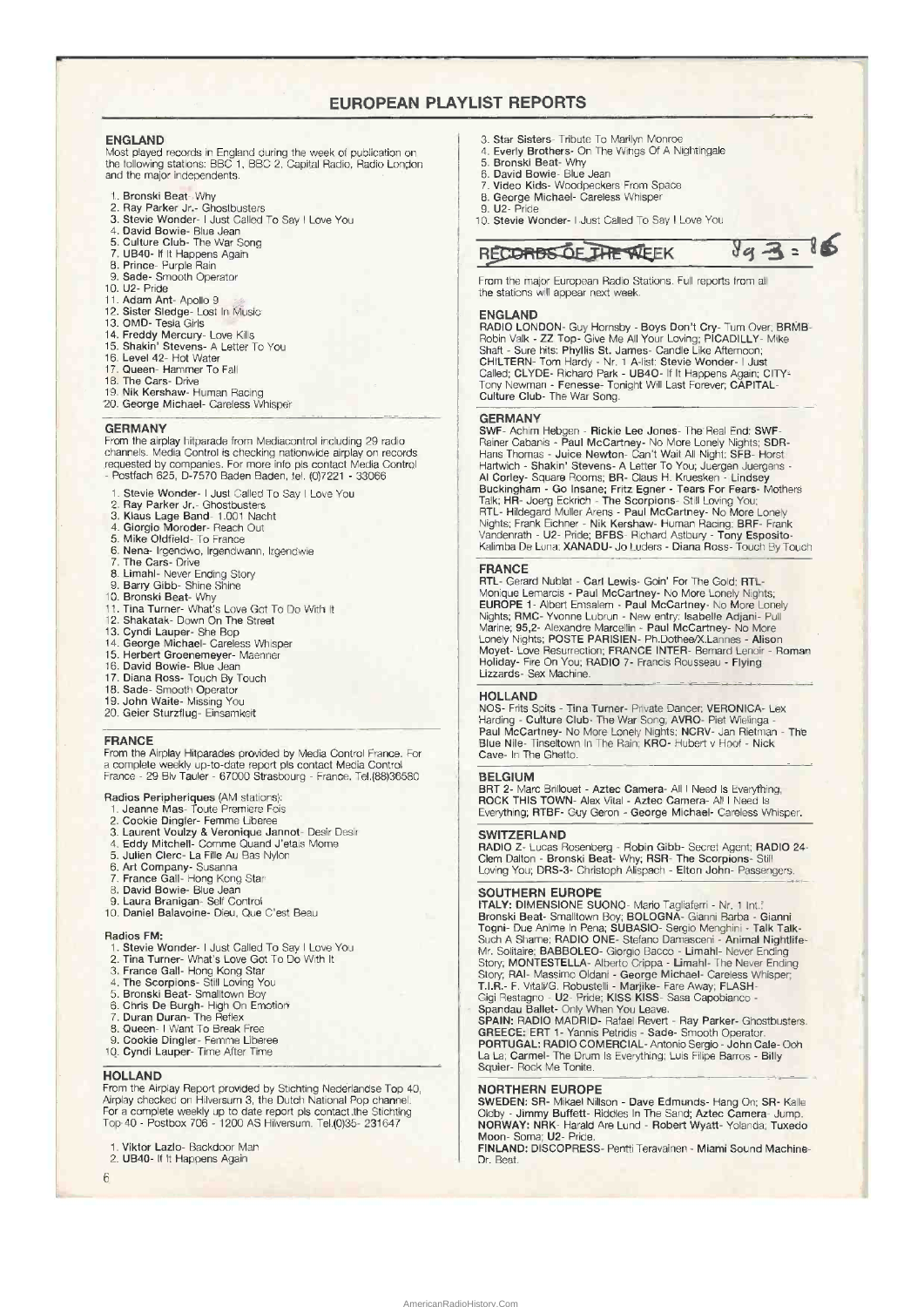Olle 11 Murisked Sister 1 de Burgh 11 wir  $Tran M.$ // **MUSIC BOX** Kitten **PLAYLIST ROTATIONS:** D List of video's played on the Music Box Satelite Channel. 4 Food Friles  $\alpha$  (1) **ARTIST** NOR Sandex Class WERK WEEK The most aired music video clips throughout Europe in the week<br>prior to publication. It includes video-t.v. programs and other t.v.shows partly using video's from 14 European countries Spandau Ballet- I'll Fly For You<br>Elvis Costello- The Only Flame In Town<br>Animal Nightlife- Mr. Solitaire<br>Cherelle- I Didn't Mean To Turn You FOWT ć **VIDEO FAVOURITES**  $\overline{A}$ Junior-Somebody<br>Marc Almond-You Have<br>Depeche Mode-Master An **David Bowie-Blue-Jean-Hilf** III  $\overline{a}$ Servant 38 Ceorge Michael-Careless Whisper George Michael Carlos Cry / 11 11 11 12 Experime in Loverboy<br>
Karon Kamon - Loverboy<br>
Evelyn Thomas - Masquerade<br>
Cyndi Lauper - She Bop<br>
Howard Jones - Like To Get To Know You<br>
Special AKA - What I Like Most About You<br>
Special AKA - What I Like Most About You Prince-Let's Go Crazy TH+ // Sky + Music  $\,$  6  $\,$  $UfUQ||f$  $\frac{6}{6}$  $Ho$ avan ( $\neq$  11 **VIDEO HITS** Heaven 17- Sunset Now<br>Elton John- Passengers<br>Tears For Fears- Mothers Talk 5 **1-Stevie-Wonder-I Just Called To Say I Love You Hit A** Fears I of Teats<br>Corey Hart- Sunglasses At Night<br>Naked Eyes- What in The Name Of Love<br>Quiet Riot- Mama Weer All Crazy Now 6-Shakatak-Down On The Street +++++ ĥ **8 Bruce Springsteen- Dancing In The Dark 44 H** Guiet Hiot - Marina Weer All Crazy Now<br>
Donna Summ Townes - 99 1/2<br>
Carol Lynn Townes - 99 1/2<br>
Ray Parker Jr. - Ghostbusters<br>
Jermaine Jackson - Dynamite<br>
Lindsey Buckingham - Go Insane 9-John Waite- Missing You !!!! - | / / Peter Wolf- Lights Out I Cyndi-Lauper-She Bop /// Alphaville-Sounds Like A Melody Enlaced McLaren-One Fine Day<br>George Michael- Careless Whisper<br>Alcatraz- Island In The Sun 6 Bronski Beat-Smalltown Boy 2 Sheila E.- The Glamorous Life /( Alcatraz-Island in the Sun<br>
Orchestra Jazzra-Happy Days<br>
Genesis-Home By The Sea<br>
Bucks Fizz-Talking In Your Sleep<br>
The Cars-Drive<br>
George Clinton-Last Dance S-Talk-Talk-Dum-Dum-Girl+ New Additions: 6-Art Company-Susanna 4 Elton John Passengers /4 / Ut cut Mille theres. **2 Howard Jones- Like To Get To Know You Well!** The Cult- Go West 6 Ray Parker Jr. - Ghostbusters +++ + 准区 Kiss-Heavens On Fire<br>Anita Meyer-Heart On Stone<br>Billy Ocean-Carribean Queen Readront 11 **WELL AIRED**  $5h1e$ Prince- Purple Rain  $mcl - l<sup>2</sup>$ Diana Ross/Julio Iglesias- All Of You Diana Hosszyalino Iglesias, Air Ol Tou<br>Stade: Smooth Operator<br>Stevie Wonder - I Just Called To Say I Love You<br>XTC - All You Pretty Girls<br>Y&T - Don't Stop The Music <sup>2</sup> Depeche Mode- Master And Servant | **3-The Jacksons-Torture // &OMD-Testa Girls fith** Blaucomongl 141 SUZ-Pride <sub>TH</sub> 11/7 Level 42- Hot Water // Bob Marley- Waiting In Vain Colline 11 **Next Week:** FSade-Smooth Operator !!!  $7$  tilt **The Full Report** Real Life- Send Me An Angel + 34 7 leas 11 St Laura Branigan- Self Control 1/11 Captur Sensi O6/ Nik Kershaw-I Won't Let The Sun Go Down On Me << cangli Jermaine Jackson- Dynamite EUROTIPSHEET A Publication of European Media Report Rod Stewart- Some Guys Have All The Luck / 2007 Translation-address: Amsteldijk Noord 149<br>1183 TK AMSTELVEEN - HOLLAND.<br>Tel:(0)20-455353/434216 Telex:12938 3 Elvis Costello- The Only Flame In Town / | 147 Limahl- Never Ending Story / + Too Tuch !!! Computer-MajtDGS1112 Mediareport UK(Telecom)<br>Computer-MajtDGS1112 Mediareport UK(Telecom)<br>Editor: Dis. Machgiel Bakker 2 Talk Talk- Such A Shame // <sup>2</sup> Malcolm McLaren- Madame Butterfly / Frida IIII SUBSCRIPTION-RATES: (50 issues) plus Postage.<br>Europe/Middle East-\$ 116, USA/Canada \$ 130. Australasia/Japan/South America<br>\$ 134, Holland: Fl.320,-- All sent by Airmail via KLM Distributing. ¡ Matt Bianco- Whose Side Are You On / 1/ Spandau Ballet- I'll Fly For You + مسلم 1/ I Donna Summer- There Goes My Baby 11 S 134, Holland: H.320,-- All sent by Airmail via KLM Distributing.<br>
Copyright 1984 European Media Report.<br>
No Part Of This Publishering may be reproduced in any form without the prior written<br>
No Part Of This Publisher.<br>
O **FIRST SHOWINGS** Alcaley **XTC- All You Pretty Girls** Huey Lewis & The News- If This Is It / Afrika Bambaataa & James Brown- Unity The Associates-Waiting For The Love Boat 11 H Apollonia 6- Sex Shooter All of your Lon feed (11) 7 Loope Clover 11 Cerbone #